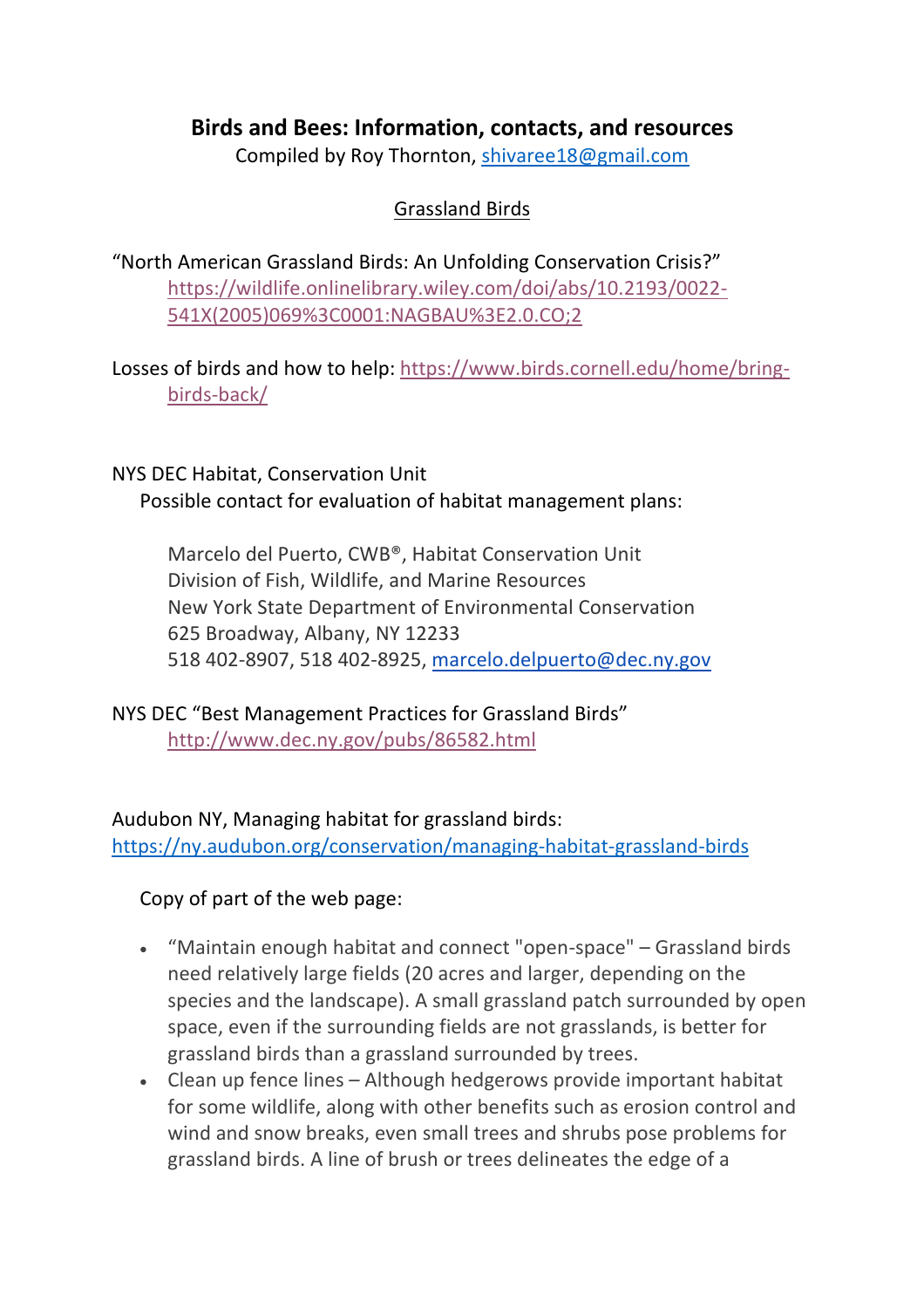grassland habitat patch to birds that prefer large grasslands for breeding. Also, hedgerows and brush lines attract weasels, raccoons, skunks, foxes, crows, and more—all species that eat grassland bird eggs and nestlings. Reducing the woody corridors that intrude into or border grasslands helps young grassland birds to survive.

- Control shrubs and woody vegetation in the field Abandoned fields make good grassland bird habitat, but only for a few years. Once shrubs and saplings are established the habitat quickly becomes unsuitable for grassland birds, and bringing it back into good condition becomes more difficult and more expensive. If a field is large enough to be used by grassland birds, a regular plan of mowing, haying, or grazing is important to keep it as grassland, but timing is crucial. Mowing each patch every 2 or 3 years, or a rotating fraction (1/3 or 1/2 of the patch) each year, is preferable to mowing annually.
- Time mowing and hay-cutting to allow young grassland birds to escape nests, eggs, and flightless young of ground-nesting grassland birds are obviously vulnerable to the tractor wheels and mowing equipment. The following mowing/haying dates are ranked in order of value to breeding grassland birds from highest to lowest: After 20 August only.

Once before 20 May, and once after 20 August. The following options will allow only limited successful breeding: Once before 1 June. After 20 July only."

#### NYSDEC and Audubon NY:

*A Plan for Conserving Grassland Birds in New York: Final Report to the New York State Department of Environmental Conservation under contract #C005137,* 2008

https://ny.audubon.org/sites/default/files/conservation\_plan\_for\_grassl and\_birds\_in\_ny.compressed.pdf

#### NYSDEC Five Rivers Environmental Education Center, Delmar, NY https://www.dec.ny.gov/education/1835.html

Education, outdoor activities, three 17-acre plots managed for grassland birds, gardens near the visitor center are managed for pollinators.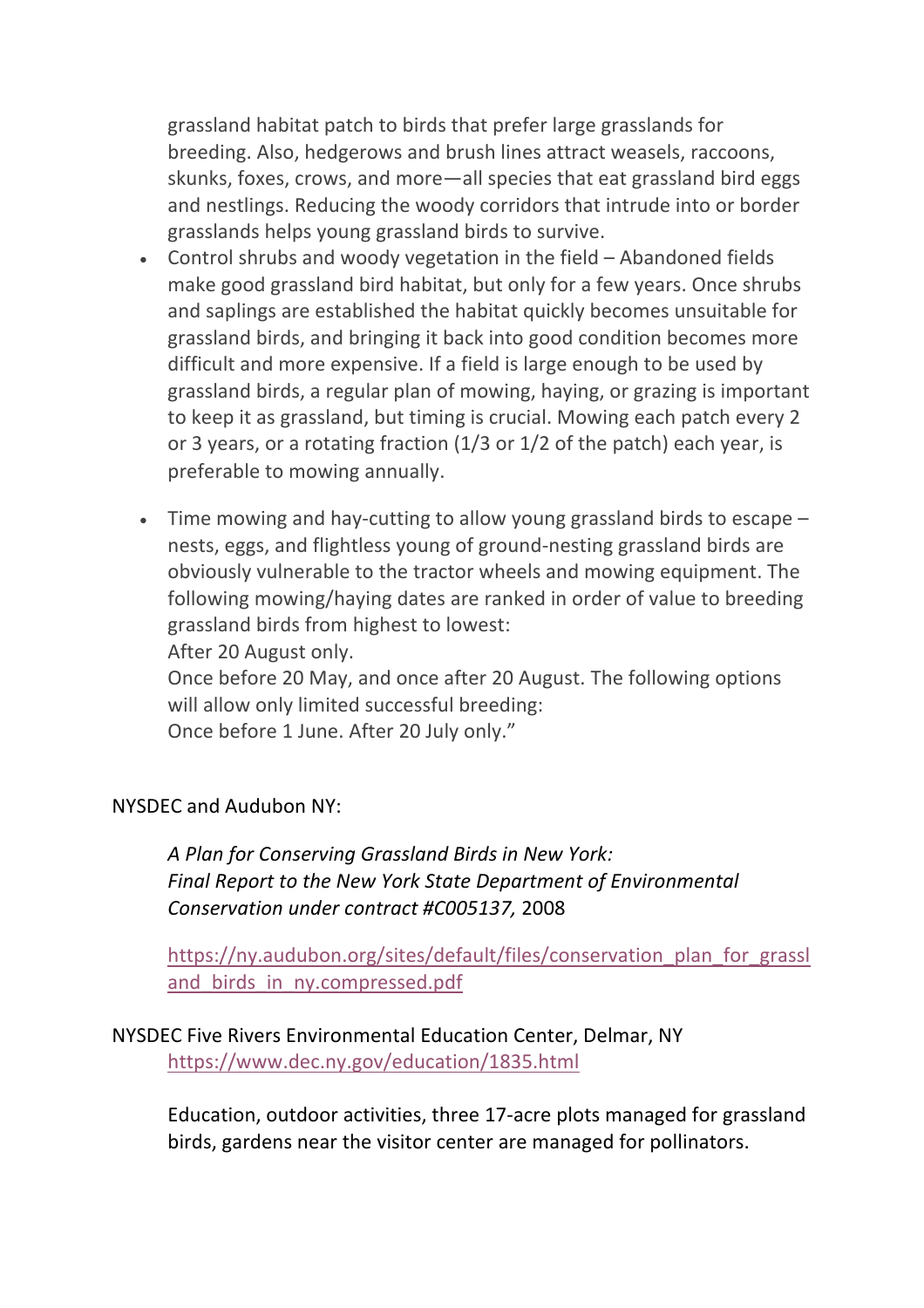Draft Unit Management Plan

https://www.dec.ny.gov/docs/administration\_pdf/5riversplan.pdf (This has been approved.)

Audubon Society of the Capital Region (ASCR)

https://www.capitalregionaudubon.org (home page) https://www.capitalregionaudubon.org/batnick\_park\_grassland.php In the past (2014) ASCR assisted with signage and conducted workshops. Perhaps they could become involved again. Conservation and Advocacy group headed by Eric Latini, Conservation@CapitalRegionAudubon.org

USDA National Resources Conservation Service, Schoharie Service Center

https://offices.sc.egov.usda.gov/locator/app?service=page/ServiceCent erSummary&stateCode=36&cnty=093

Southeast Area, 108 HOLIDAY WAY, SCHOHARIE, NY 12157 (518) 295-8600, (855) 477-8525 fax

Contact: Dianna Stanton, District Conservationist, (518) 271-1740, (855) 477-8525 fax, Dianna.Stanton@ny.usda.gov

Some of their programs might be helpful to Niskayuna in establishing and maintaining habitats for grassland birds and pollinators. This office has a wildflower planter for rent at \$12 per acre. The planter is towable by a tractor with 60 horsepower or more.

EPA fact sheet on revegetating landfills:

https://www.epa.gov/sites/production/files/2015- 08/documents/revegetating fact sheet.pdf

Cornell Cooperative Extension, "Enhancing Pastures for Grassland Bird Habitat," Jim Ochterski, November 2005

https://www.nyfoa.org/application/files/1214/7948/6118/PasturesGras sland\_Bird\_2MB.pdf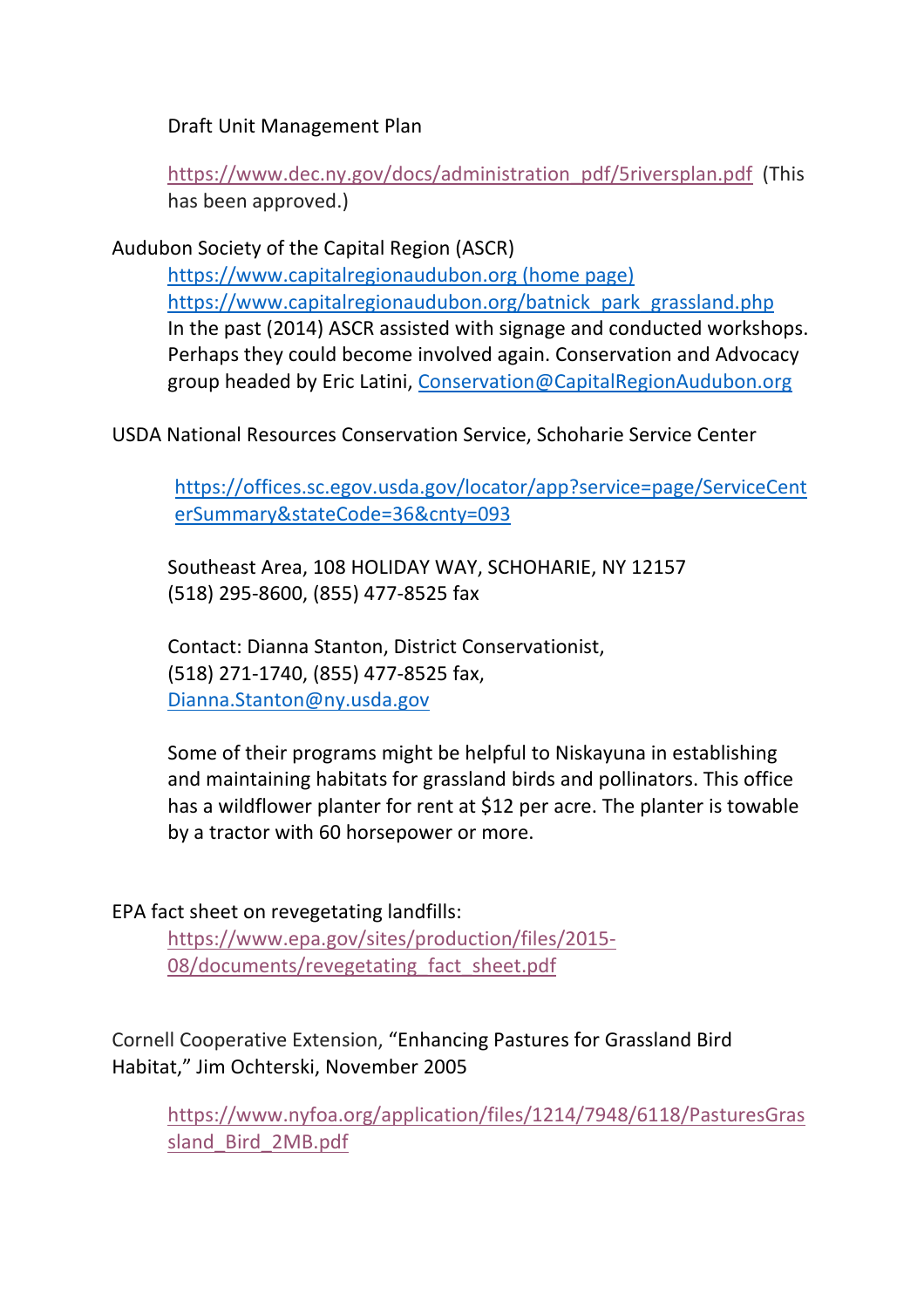Describes the need for helping grassland birds many of which are in trouble.

Provides guidance for farmers to manage pastures for grassland birds. The guidance also applies to non-farm land.

Friends of the Washington County IBA (Important Bird Area)

http://www.ibafriends.org One of their volunteers might be willing to look over and assess the capped landfill and review the plan. Friends of the Washington County Grasslands IBA is a 501(c)(3) nonprofit organization working to protect endangered Short-eared Owls and other at-risk birds of the Washington County Grasslands Important Bird Area and conserve their habitat.

## Grassland Bird Trust of Washington County

https://www.grasslandbirdtrust.org

**Grassland Bird Trust (GBT)** is a 501(c)(3) nonprofit land trust conserving critical habitat for endangered, threatened and rapidly declining grassland birds. We've conserved over 250 acres of prime habitat in the heart of the Washington County Grasslands Important Bird Area (IBA) since our founding in 2010.

Wildlife Habitat Council: https://www.wildlifehc.org, Consulting, certification

#### Pollinators

#### Ernst Seeds

A source of seed mixes, planting guides, further information on pollinators, and a link to the Xerces Society: https://www.ernstseed.com

They work with the Xerces Society to develop seed mixes tailored to the Northeast for pollinators and other wildlife habitats: http://www.ernstseed.com/seed-mixes/

#### Xerces Society

Key program areas are: pollinator conservation, endangered species conservation, and reducing pesticide use and impacts. https://www.xerces.org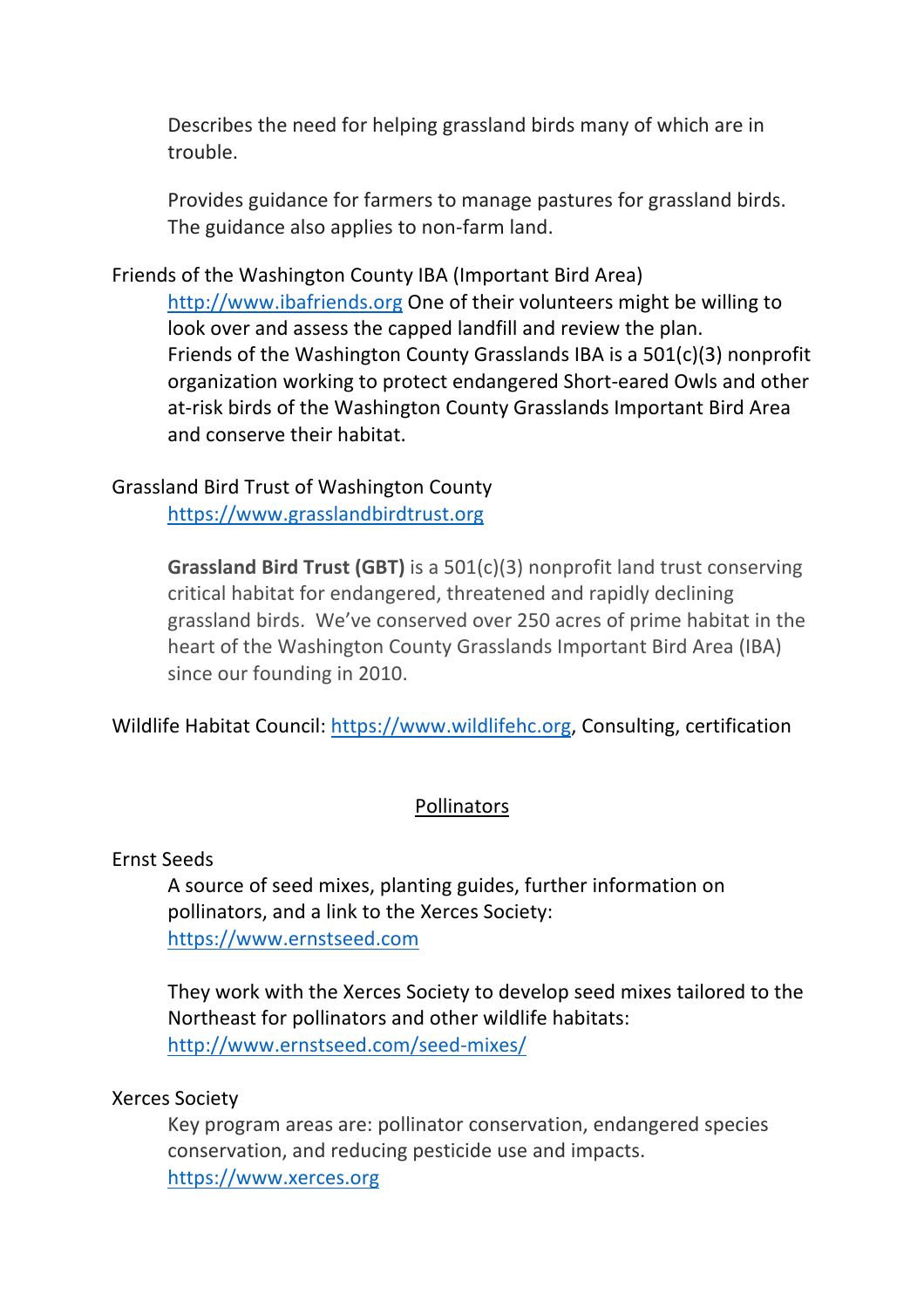Cornell Cooperative Extension, Schenectady County Executive director Sarah Pechar, 518-372-1622, contact schenectady@cornell.edu, educational programs, gardening with native plants, website http://cceschenectady.org

## University of Connecticut Information on Pollinators

https://portal.ct.gov/CAES/Publications/Publications/Pollinator-Information

## Mowing Schedule for pollinator habitat:

https://clear.uconn.edu/tools/habitats/docs/ProperTimingtoMow.pdf

Copied from the web page:

- "In native plant meadows managed for pollinators, the best practice is to mow after the first frost in the fall, or before plant growth begins in late winter or early spring.
- Another strategy is to mow only one- third to one-half the habitat each time on a rotational schedule.
- Mowing a path through a meadow can provide safe access for walking and observing wildlife activity."

USDA National Resources Conservation Service, Schoharie Service Center https://offices.sc.egov.usda.gov/locator/app?service=page/ServiceCente rSummary&stateCode=36&cnty=093

Southeast Area, 108 HOLIDAY WAY, SCHOHARIE, NY 12157 (518) 295-8600, (855) 477-8525 fax

Contact: Dianna Stanton, District Conservationist, (518) 271-1740, (855) 477-8525 fax, Dianna.Stanton@ny.usda.gov

Some of their programs might be helpful to Niskayuna in establishing and maintaining habitats for grassland birds and pollinators. This office has a wildflower planter for rent at \$12 per acre. The planter is towable by a tractor with 60 horsepower or more.

USDA NRCS website concerning pollinator habitat: